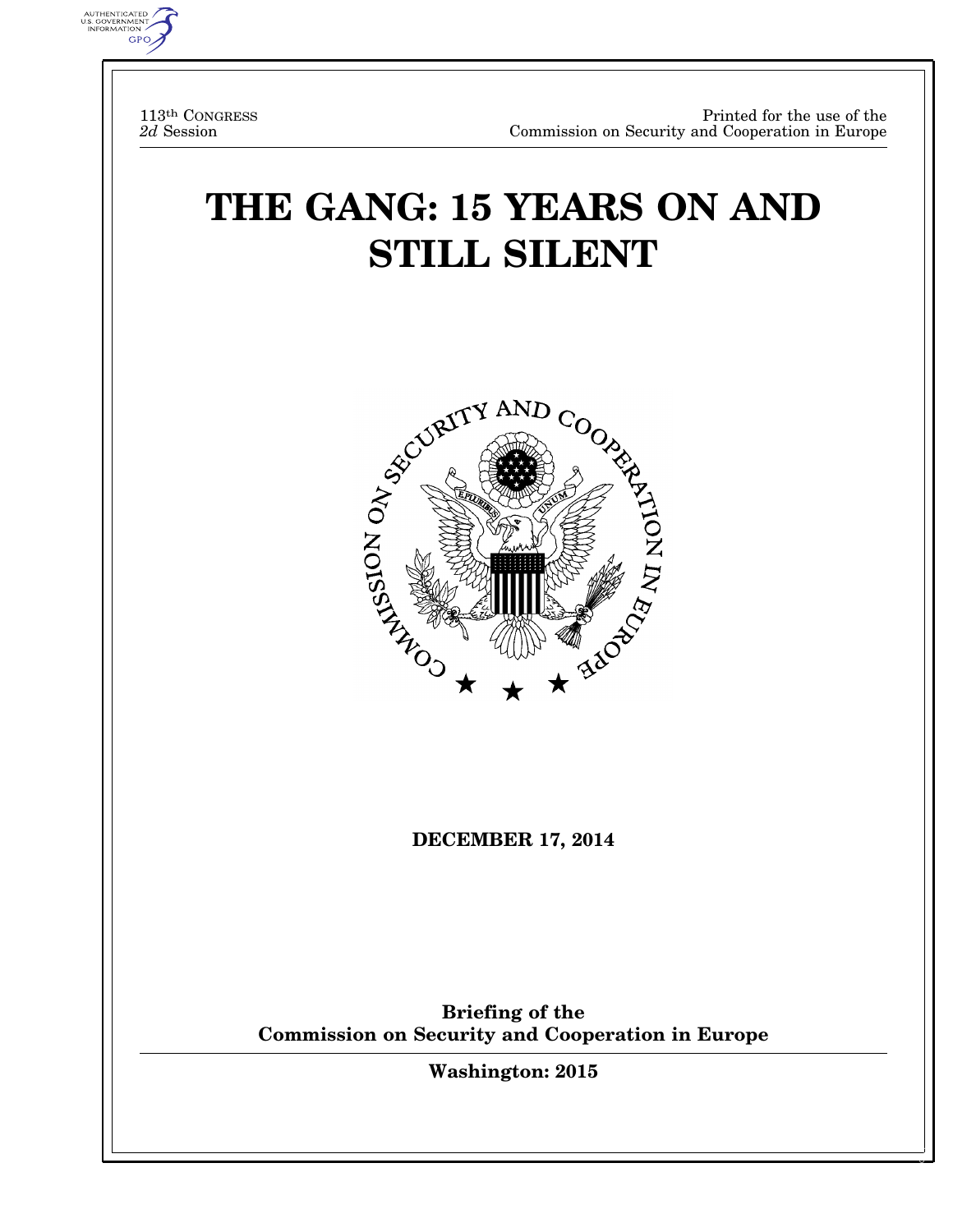#### **Commission on Security and Cooperation in Europe 234 Ford House Office Building Washington, DC 20515 202–225–1901 csce@mail.house.gov http://www.csce.gov**

#### **Legislative Branch Commissioners**

SENATE HOUSE BENJAMIN L. CARDIN, MARYLAND, *Chairman*  SHELDON WHITEHOUSE, RHODE ISLAND TOM UDALL, NEW MEXICO JEANNE SHAHEEN, NEW HAMPSHIRE RICHARD BLUMENTHAL, CONNECTICUT ROGER WICKER, MISSISSIPPI SAXBY CHAMBLISS, GEORGIA JOHN BOOZMAN, ARKANSAS

CHRISTOPHER SMITH, NEW JERSEY, *Co-Chairman*  JOSEPH PITTS, PENNSYLVANIA ROBERT ADERHOLT, ALABAMA PHIL GINGREY, GEORGIA MICHAEL BURGESS, TEXAS ALCEE HASTINGS, FLORIDA LOUISE MCINTOSH SLAUGHTER, NEW YORK MIKE MCINTYRE, NORTH CAROLINA STEVE COHEN, TENNESSEE

(II)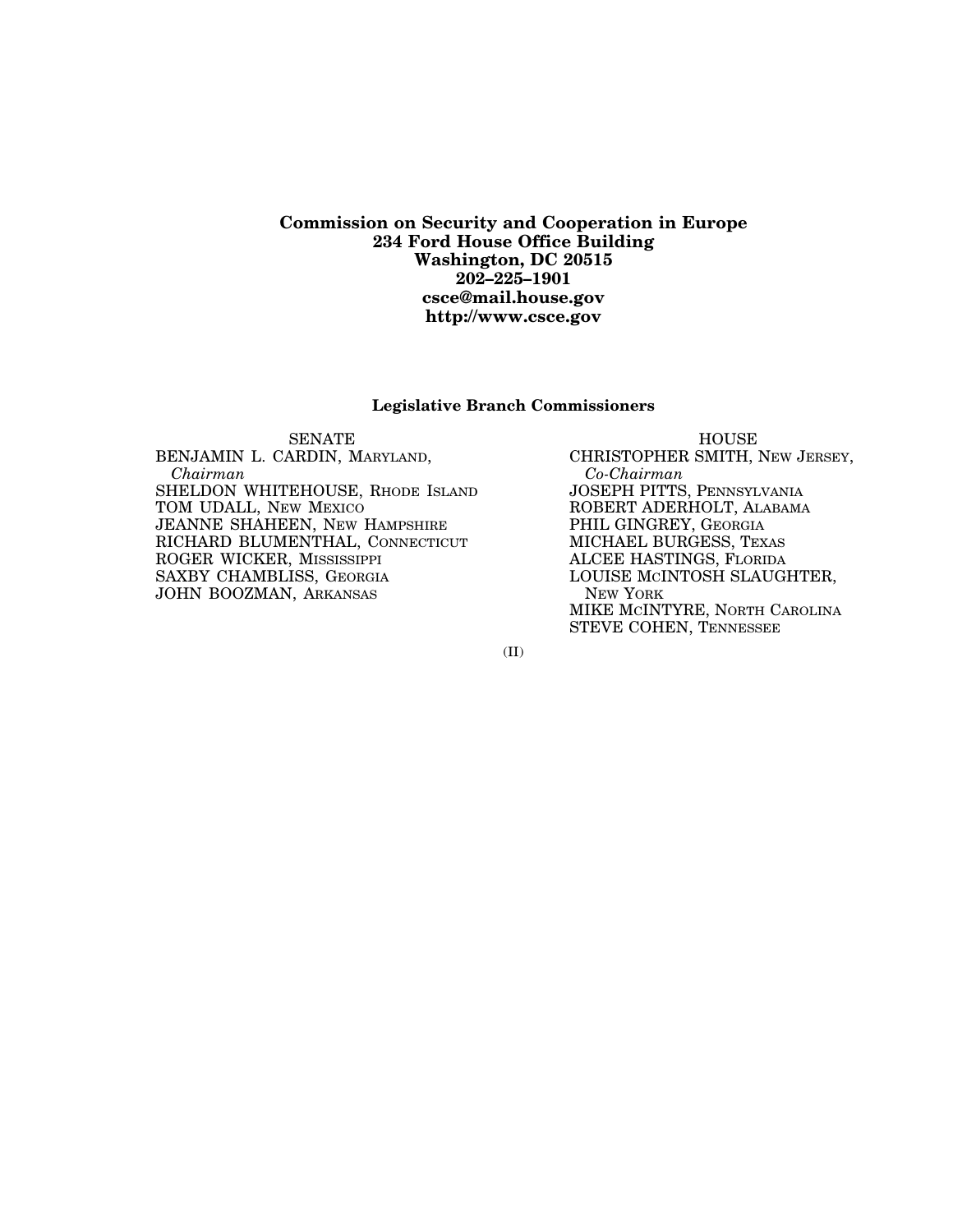#### ABOUT THE ORGANIZATION FOR SECURITY AND COOPERATION IN EUROPE

The Helsinki process, formally titled the Conference on Security and Cooperation in Europe, traces its origin to the signing of the Helsinki Final Act in Finland on August 1, 1975, by the leaders of 33 European countries, the United States and Canada. As of January 1, 1995, the Helsinki process was renamed the Organization for Security and Cooperation in Europe (OSCE). The membership of the OSCE has expanded to 56 participating States, reflecting the breakup of the Soviet Union, Czechoslovakia, and Yugoslavia.

The OSCE Secretariat is in Vienna, Austria, where weekly meetings of the participating States' permanent representatives are held. In addition, specialized seminars and meetings are convened in various locations. Periodic consultations are held among Senior Officials, Ministers and Heads of State or Government.

Although the OSCE continues to engage in standard setting in the fields of military security, economic and environmental cooperation, and human rights and humanitarian concerns, the Organization is primarily focused on initiatives designed to prevent, manage and resolve conflict within and among the participating States. The Organization deploys numerous missions and field activities located in Southeastern and Eastern Europe, the Caucasus, and Central Asia. The website of the OSCE is: <www.osce.org>.

#### ABOUT THE COMMISSION ON SECURITY AND COOPERATION IN EUROPE

The Commission on Security and Cooperation in Europe, also known as the Helsinki Commission, is a U.S. Government agency created in 1976 to monitor and encourage compliance by the participating States with their OSCE commitments, with a particular emphasis on human rights.

The Commission consists of nine members from the United States Senate, nine members from the House of Representatives, and one member each from the Departments of State, Defense and Commerce. The positions of Chair and Co-Chair rotate between the Senate and House every two years, when a new Congress convenes. A professional staff assists the Commissioners in their work.

In fulfilling its mandate, the Commission gathers and disseminates relevant information to the U.S. Congress and the public by convening hearings, issuing reports that reflect the views of Members of the Commission and/or its staff, and providing details about the activities of the Helsinki process and developments in OSCE participating States.

The Commission also contributes to the formulation and execution of U.S. policy regarding the OSCE, including through Member and staff participation on U.S. Delegations to OSCE meetings. Members of the Commission have regular contact with parliamentarians, government officials, representatives of non-governmental organizations, and private individuals from participating States. The website of the Commission is: <www.csce.gov>.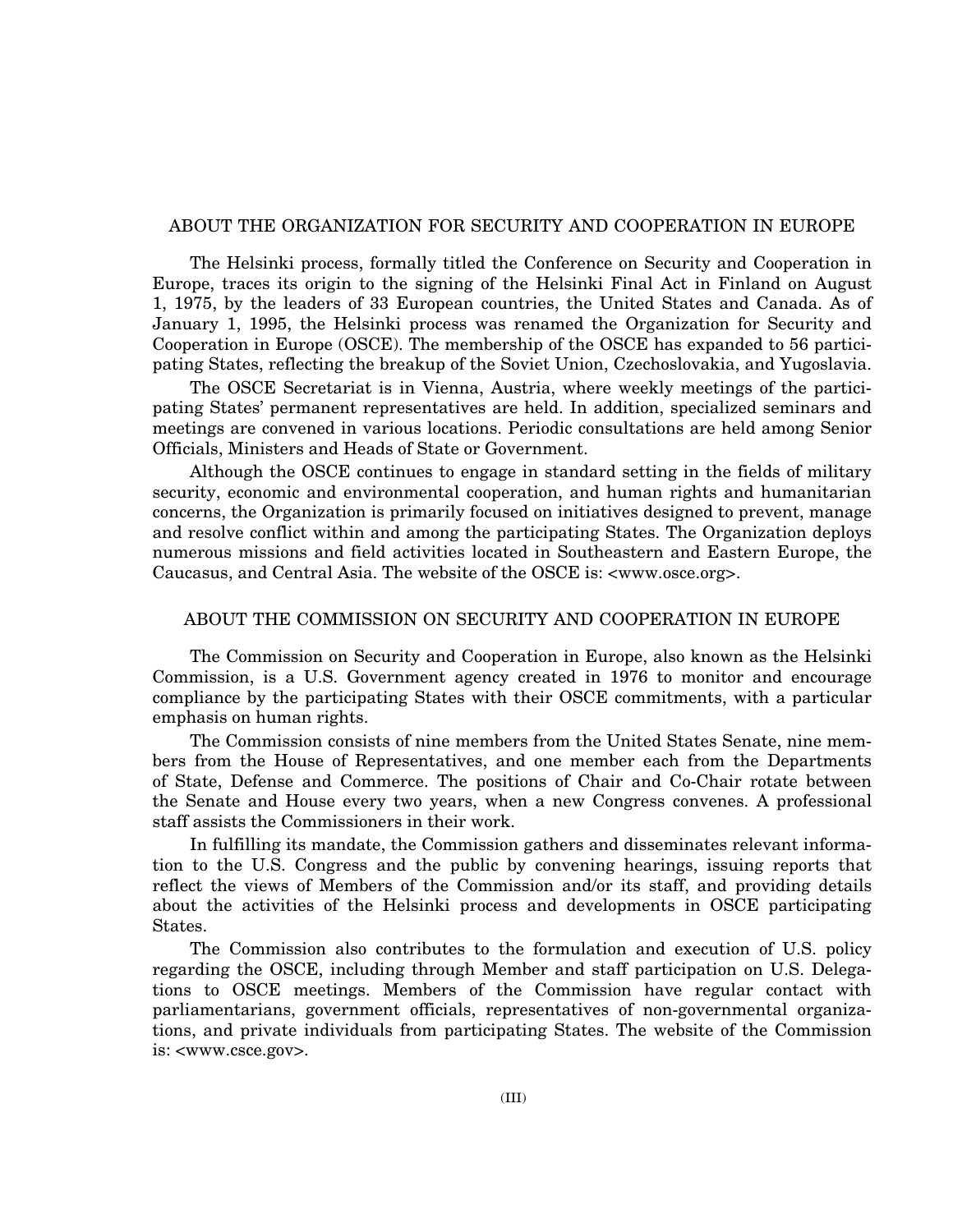## **THE GANG: 15 YEARS ON AND STILL SILENT**

—————— **DECEMBER 17, 2014** 

## **WITNESSES**

|                                                                        | Page |
|------------------------------------------------------------------------|------|
| Raisa Mikhailovskaya, Founder and Director, Belarusian Document Center | - 2  |
| Irina Krasovskaya, Co-founder and President, We Remember Foundation    |      |

## **PARTICIPANT**

Orest Deychakiwsky, Policy Advisor, Commission on Security and Cooperation in Europe . 1

(IV)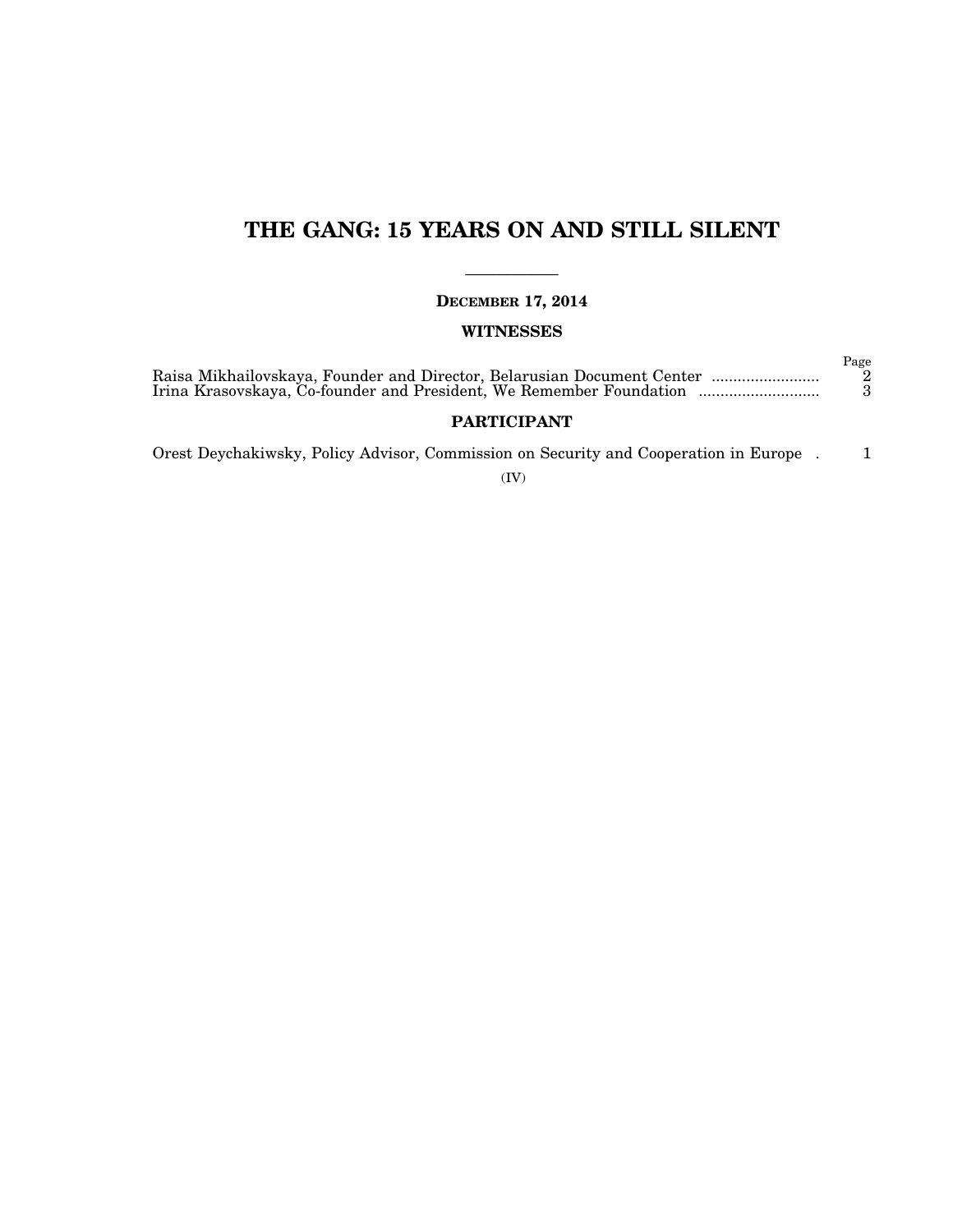## **THE GANG: 15 YEARS ON AND STILL SILENT**

——————

## **December 17, 2014**

## **Commission on Security and Cooperation in Europe Washington, DC**

The briefing was held in HVC–201 United States Capitol Visitor Center, Washington D.C., Orest Deychakiwsky, Policy Advisor, CSCE, presiding.

Mr. DEYCHAKIWSKY. Good afternoon.

I'd like to welcome all of you here to tonight's event. We're very pleased to host this screening of the documentary, "The Gang: 15 Years and Still Silent", with the participation of Freedom House and The German Marshall Fund. This event would not be possible without these organizations, so I want to thank both of them at the outset, and for their tremendous work in promoting democracy and freedom and human rights in Belarus and beyond.

It's important that we not forget about Belarus.

Understandably, attention these days is focused on Ukraine. Indeed, what happens in Ukraine has tremendous implications for Belarus.

But it's also important that we not lose sight of the nature of the Lukashenka regime and its human rights abuses, of which the disappearances of the four subjects of this film is perhaps the most egregious example.

The Helsinki Commission, throughout the last two decades, has been vocal in condemning the Lukashenka regime for its human rights violations and is trying to support human rights and democracy there.

We've often voiced our deep concerns about the fate of the four disappeared in commission hearings, briefings, press releases, resolutions and bills, most notably the three Belarus Democracy Acts authored by our co-chairman and presumably our incoming chairman, Representative Chris Smith.

For example, the Belarus Democracy Act of 2006—and there have been three of them—states that, and I quote, ''the government of Belarus has failed to make a credible effort to solve the cases of disappeared opposition figures Yuri Zakharenka, Victor Hanchar, Anatoly Krasovsky, in 1999, and journalist Dmitri Zavadski in 2000, even though credible allegations and evidence exist linking top officials of the Lukashenka regime with those disappearances.''

I want to emphasize that one of the conditions for the lifting of sanctions that are found in the Belarus Democracy Act is, and I quote, "a full accounting of the disappear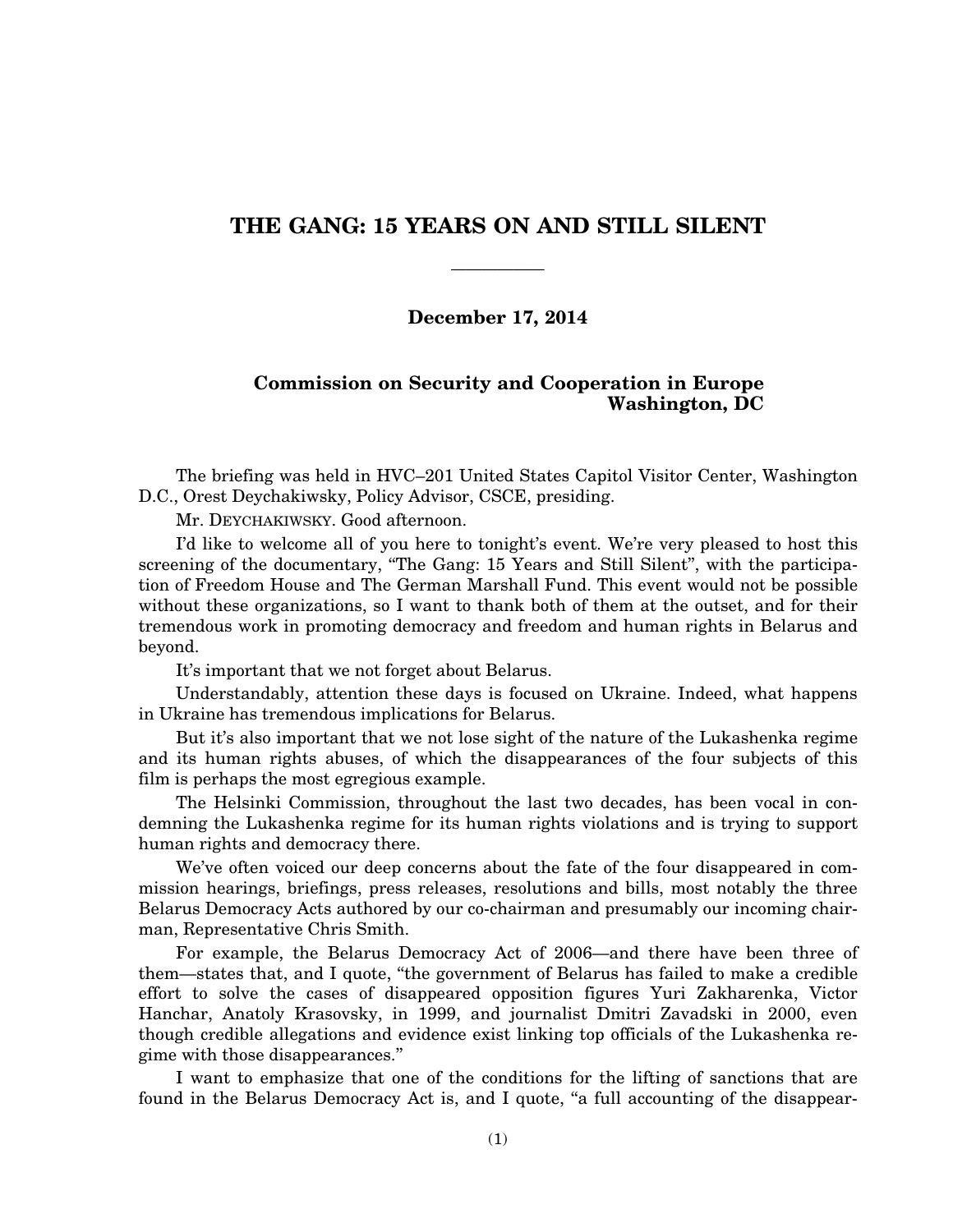ances of these opposition leaders and journalist, and the prosecution of those individuals who are in any way responsible for their disappearances.'' With that, let me introduce our speakers.

I'm very pleased to welcome the producer of the documentary, Ms. Raisa Mikhailovskaya, founder and director of Belarusian Documentation Center, which collects and analyzes legal evidence of human rights abuses under the Lukashenka regime.

A lawyer by trade, Raisa has founded and led several organizations that provide legal aid, advocate for the release of political prisoners and fight for the civil rights of Belarusian citizens.

In 2012, she became the first woman to be awarded the Knight of the Year title by the Defenders of the Fatherland, an organization named in honor of the disappeared Belarusian minister Yuri Zakharenka. And Ms. Mikhailovskaya founded and served as an editor in chief of the legal advocacy newspaper, Citizen and Law. ''The Gang'' is her second film production, which follows "On the Forefront of Truth," a documentary about the Belarusian political prisoners.

Dr. Irina Krasovskaya is the co-founder and president of the We Remember Foundation, which seeks justice for the politically oppressed in Belarus.

Since the disappearance of her husband, Anatoly Krasovsky, in 1999, Irina's work has focused on human rights abuses and disappearances throughout Eastern Europe, Belarus, the Caucasus and other regions. This work has resulted in U.N. resolutions in support of accountability and justice in Belarus. She's also helped to create investigative bodies under the auspices of PACE, the Parliamentary Assembly of the Council of Europe, to look into missing person cases.

Irina is a member of the steering committee of the International Coalition Against Enforced Disappearances, which played an important role in the adoption of the U.N. convention to protect all persons from enforced disappearances, and continues to work toward the ratification and implementation of the convention by all U.N. member states.

Irina was named the White House Champion of Freedom in 2005.

Prior to the screening, Ms. Mikhailovskaya will give a very brief introduction, to set the scene.

Her interpreter will be Sofya Orloski of Freedom House, who has absolutely been instrumental in making this event happen.

Following the film, Raisa and Irina will say a few words and then we'll open it up to Q&A.

I'm supposed to say, too, that for anybody wanting to tweet, our handle is—and I lost it.

Ms. HOPE. It's @helsinkicomm.

Mr. DEYCHAKIWSKY. @helsinkicomm, thank you very much.

That's from our new communications director, Stacy Hope.

OK, with that, we can proceed.

Raisa.

Ms. MIKHAILOVSKAYA (through interpreter). Thank you for coming to the premiere screening of the film. You are, so to speak, lucky, because you are the first ones to see it.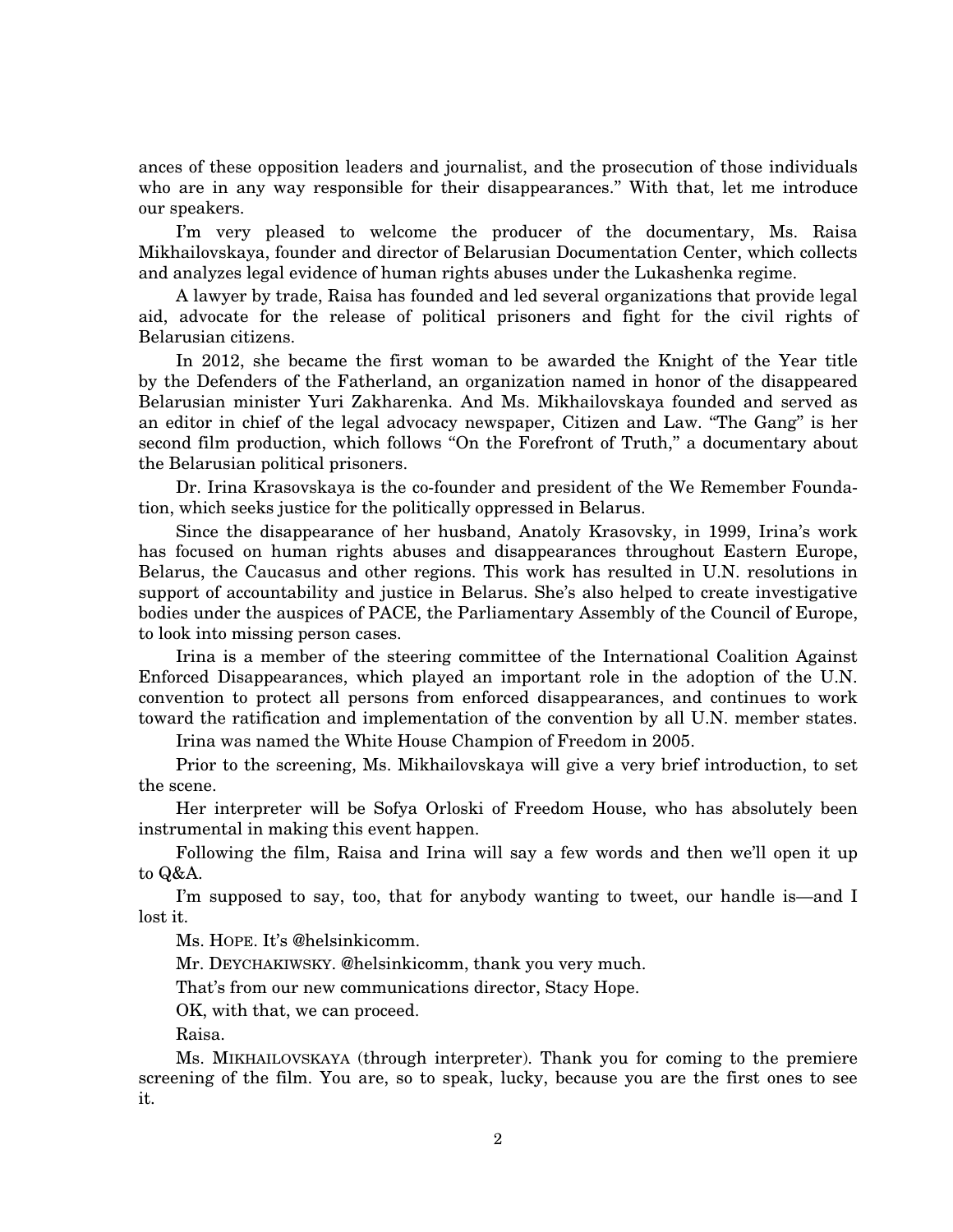After the screening, we are hoping to show the film to others and also in major European capitals. The goal is one and the same: to once again remind about the events that took place 15 years ago.

Fifteen years ago, three opposition politicians and one journalist disappeared under unknown circumstances. Criminal cases were opened, investigations were opened, but over this time, neither the family members nor the public at large know who the perpetrators were, and they haven't been brought to justice.

Fifteen years is a long time. It's long enough for a criminal case. It's also a long time for an individual's life. But, unfortunately, it was not enough time for the Belarusian government to give us an answer who was responsible for these crimes.

Fifteen years was a period for a whole new generation of Belarusians to grow up, and most of these people have barely heard something about these cases, and they definitely don't know the details. Having heard something is one thing, but knowing for sure is totally different.

To paraphrase one of the people who you will see in this film, we need to be constantly bothering, bothering, bothering these people, so that they don't forget.

We didn't want to impose our subjective point of view to the viewer—onto the viewer. That's why the film is full of documents, it's full of photographic and literal evidence. It's full of interviews.

Mr. DEYCHAKIWSKY. OK, then with that, I think we could proceed with the showing of the film.

Now we'll hear from the producer of this very well done, very powerful documentary, Raisa Mikhailovskaya.

Ms. MIKHAILOVSKAYA. Can we have a minute?

Mr. DEYCHAKIWSKY. Sure. Okay. A little change of plans. We will start with Irina Krasovskaya.

Ms. KRASOVSKAYA. Thank you so much.

Dear friends, dear colleagues, dear guests! Thank to everybody here who came to listen to our voice. These 15 years are very tragic and intolerable time for families. What did we do all those years to find truth and justice for our loved ones—and for ourselves? All those years we tried to use all possible legal instruments inside Belarus and outside, as well as public awareness campaign.

List of our actions includes: Meetings with presidents and governments of many democratic countries; events with international Human Rights and Non-Governmental organizations; participation in hearings in many parliaments and in US congress; cooperation with such international institutions as the Parliamentary Assembly of the Council of Europe (PACE), the Organization for Security and Cooperation in Europe (OSCE), the Inter-Parliamentary union (IPU), the United Nations Working Group on Enforced and Involuntary Disappearances and UN Human Rights Committee. And it is only small part of our activity.

Of course, inside Belarus with the help of our lawyers we tried to use legal procedure. We sent hundreds and hundreds of requests, demands and questions to the investigators and their supervisors. Mostly our petitions were rejected. The official answers for our requests were usually a combination of three phrases: ''Secrecy of investigations. There is no reason. It is not possible.''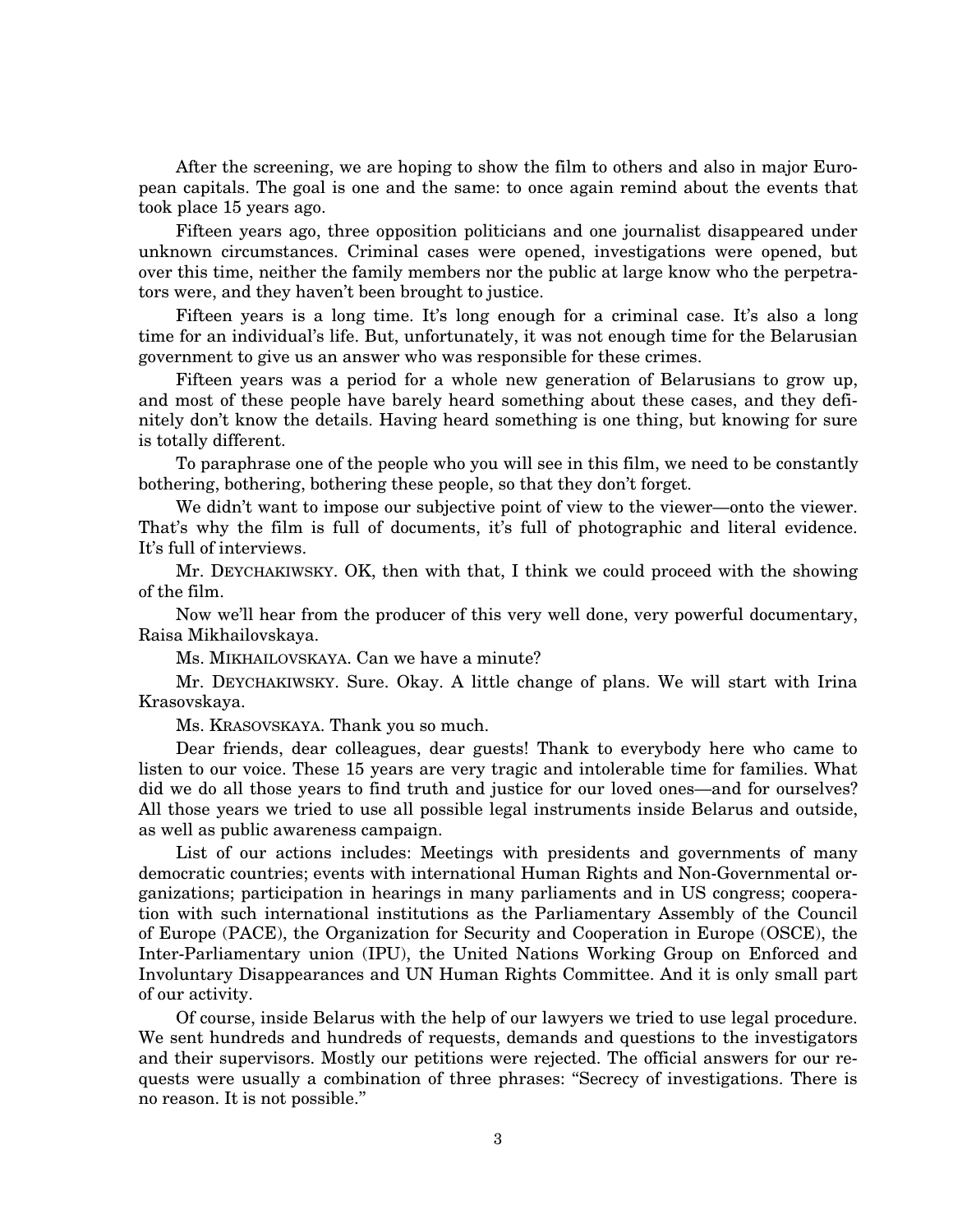Once, in 2003, investigation was suspended and we were allowed to read the papers of investigation. We found a lot of interesting facts and contradictions in the case. Of course, we officially asked questions, and of course, we never got answers.

Some of these questions are basic for solving the case. For instance:

—For what purpose officials of Ministry of interior used the official execution gun which was withdrawn by them from prison number 1 two times, which coincided with the dates of disappearances?

—Why General Prosecutor did ordered from Russia special equipment and experienced staff to locate buried bodies?

—Why the marks of car paint found at the place of abduction of Gonchar and Krasovsky was not compared with the car paint of main suspect colonel Pavlichenko? And many other questions.

All this means that "a proper investigation of the disappearances has not been carried out by Belarusian authorities''. As it was said in 2004 Parliamentary Assembly of Council of Europe report, known as Pourgourides, report: ". . . the information gathered by the rapporteur leads it to believe that steps were taken at the highest level of the state to actively cover up the true circumstances of the disappearances, and to suspect that senior officials of the state may themselves be involved in these disappearances''.

In the report concluded and it is very important that ". . . it hard to believe that the above could have taken place without the knowledge of the President''. It explains everything.

We did not have success on local level. Could we use international legal mechanism for justice in cases of disappeared in Belarus? Yes. In reality only UN HRC. My daughter and I won the case against Belarus in UN HRC established under the International Covenant on Civil and Political Rights. In April 2012 The Human Rights Committee concluded that Belarus had violated its obligation to investigate properly and take appropriate remedial action regarding Mr. Krasovski's disappearance. HRC requested Belarus to provide the victims with an effective remedy, which should include a thorough and diligent investigation of the facts, the prosecution and punishment of the perpetrators, adequate information about the results of its inquiries, and adequate compensation to the authors.

The Belarus response was that they do not recognize Committee's rules of procedure. This means that no one single judgment of UN HRC under ICCPR won by citizens against Belarus, all together 77 cases, was acted on by the Belarus state, even Belarus signed Optional protocol and has to fulfill their obligations.

Where is the situation today?

Today we still do not know what happened to our loved ones and where they buried. The perpetrators are not punished yet. Belarus is still not going toward democracy. But at least we have some achievements which help us to believe in future:

—No more political disappearances occurred in Belarus after 2000;

—My family won the case again Belarus in UNHRC. One day Belarus will fulfill this decision.

—Those four high ranking officials suspected in organizing disappearances of political opponents were put on visa ban lists in EU, USA, Canada and many other countries in 2004. In 2006, Lukashenka was added to this sanctions list.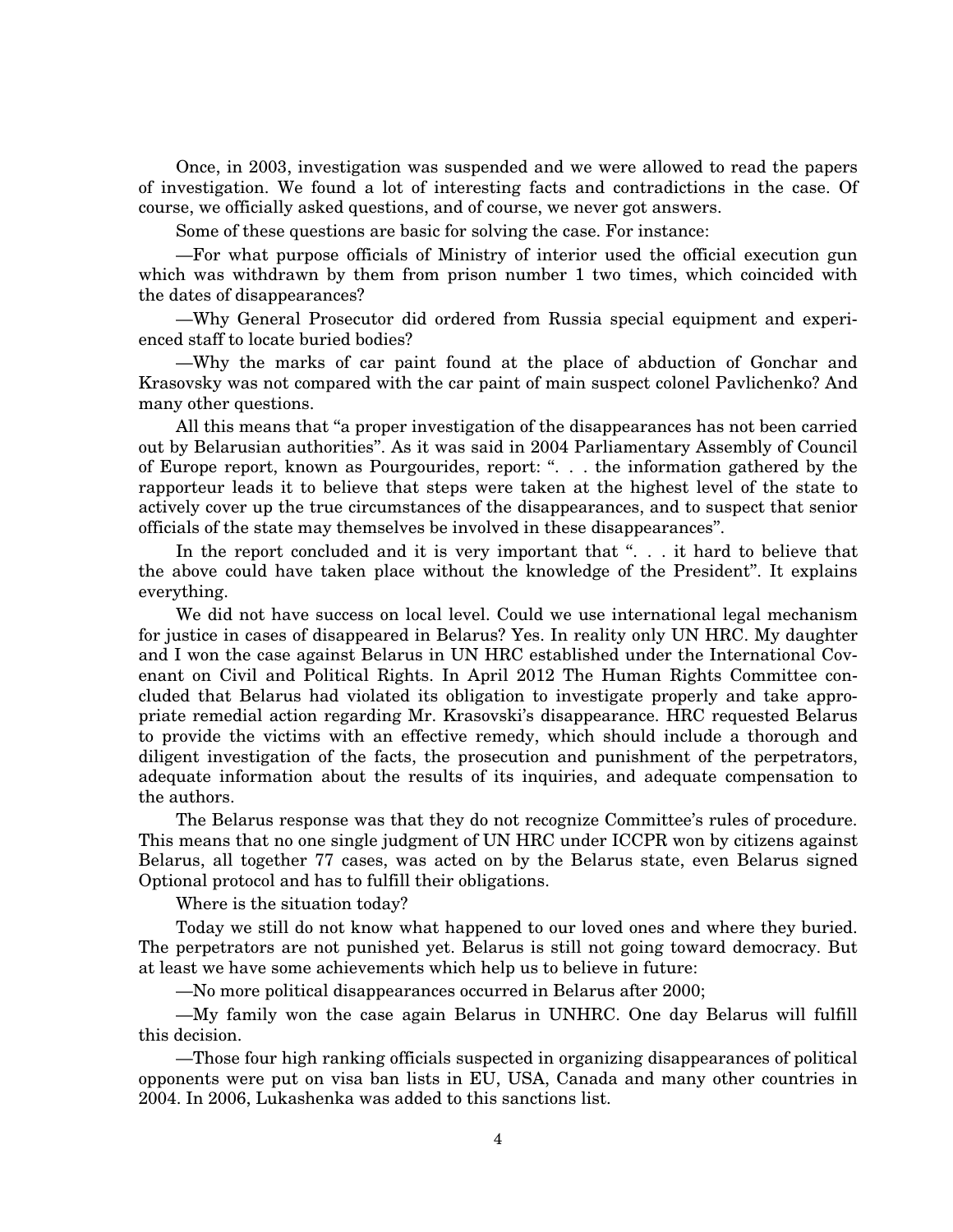—Many politicians and governments in the democratic world including US follow closely the situation in Belarus.

What else can we do?

Of course we will continue public awareness campaign. We rely on all of you, on journalists, politicians and people in Belarus. We collect and save documents which will help us in future when there will be political will to investigate the cases.

We will ask again International institutes to push government of Belarus to fulfill the obligation they undertook.

We will try to persuade the governments of US and EU countries do not warm up relationships on political level with Belarus until there are political prisoners and unsolved cases of disappearances.

Thank you for your attention. Thank you very much for your support. And I am very happy we are here today.

Mr. DEYCHAKIWSKY. Thanks, Irina.

That's certainly a reminder to the international community too, that we must keep pushing for justice in these cases.

Raisa.

Ms. MIKHAILOVSKAYA. I'm also very grateful that you came today, and I'm grateful for your reaction.

It is very important for us, as the creators of the film, to know how well you, the viewers, understood the idea, how well we communicated it to you.

If something was unclear from the first time you saw the film, I wouldn't be surprised. It's, indeed, a very difficult—a lot of details here are hard to grasp. So if you'll come back and see the film over and over again, I'm very grateful for that.

This was one of our purposes, to ignite this interest, so that people have the desire to learn more and more about the disappearances and the others.

We had to begin with the events in 1996, from the mysterious death of former Vice Speaker Henadz Karpenka, and never assume that those deaths were by accident.

We had to follow the events in the film chronologically because it was difficult to grasp all the events not only for the viewer, but also for us, as film producers. Fifteen years have passed, and people have moved on, and have moved to various parts of the world.

We went to Germany to meet with Oleg Alkayev, a former head of the Detention Center Number 1, who told us about the execution gun. We also met with Mr. Wieck, who was heading the OSCE office in Minsk at the time and is very well aware of the background of these events.

We also met there with Zakharanka's family, with his wife, his two daughters and two grandsons. And this little boy that you saw, he's very young and he has never seen his grandfather, and he knows about him only from photographs. He looks immensely like his grandfather.

Dmitry Petrushkevich, former prosecutor, who is a very important witness in these cases, he currently lives here in the United States. Christos Pourgourides, who was a member of the Parliamentary Assembly of the Council of Europe, authored a memorandum back in the day.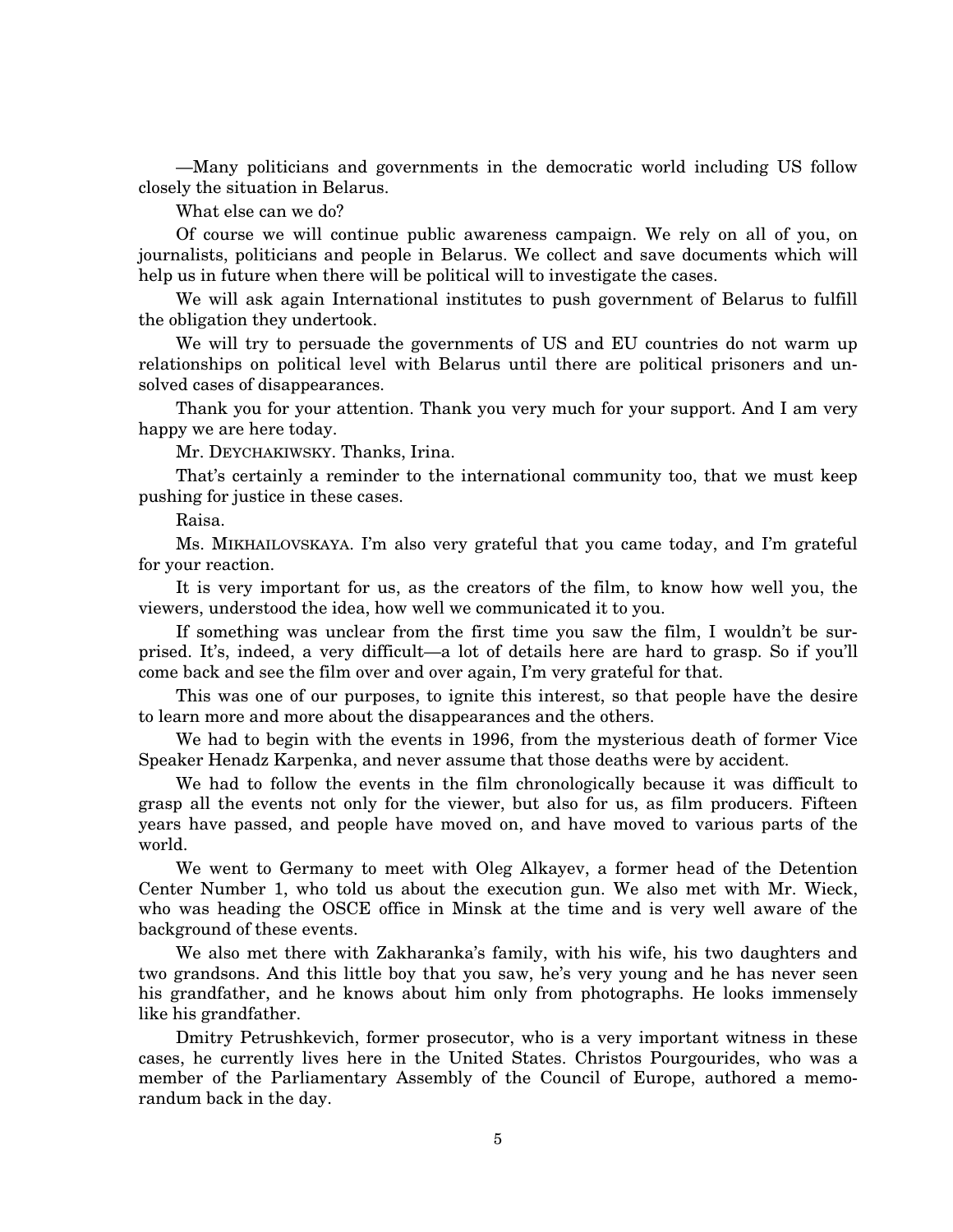It was also difficult to track down information and people because a lot of those with the knowledge are scared. General Lopatik, who is the former head of the criminal police. The former prosecutor and the minister of the interior, is currently in Russia.

It was also easy to work on this for me, because for all these 15 years, I followed these cases very closely, I've known the members of their families, I'm a member of a public commission that has been raising awareness and investigating these cases, we have produced numerous awareness-raising materials and we've collected an enormous amount of legal evidence.

As for members of the families of those who disappeared, many of them have told me that such a film is important. It has to exist. It's important not only for them, but also for Belarusian history so that the Belarusian people not forget that those who disappeared are prominent Belarusian citizens and they deserve a prominent place in the Belarusian history.

More civilized societies have long developed effective legal mechanisms to protect citizens whose rights have been violated, and the rule of law prevails in such societies.

Unfortunately, such mechanisms do not work in contemporary Belarus. The government's actions, the actions of the authorities look more like those of bandits rather than rule of law.

Belarusian human rights defenders have been advocating on the issue of political disappearances over and over. We have been demanding a thorough and open investigation and bringing perpetrators to justice.

I also would like for this film to have a sequel in which we will be able to tell what has happened, how the investigations were actually carried out and who was brought to justice in these heinous crimes.

Thank you.

Mr. DEYCHAKIWSKY. OK. Thank you very much.

Now we could go to our Q&A session. Please come up to the mic. That's for the sake of the transcriber. Please identify yourself and ask your question or feel free to make a comment, as long as it's not too long.

Please, Valery.

QUESTIONER. My name is Valery and I'm from the Human Rights organization Are you subjecting yourself to danger by producing this film, because the government they are the same people in power?

Ms. MIKHAILOVSKAYA (through interpreter). You are not the first to ask this question. I don't know what to expect from the government. It would be reasonable to expect a thorough and transparent investigation and trial. Would they prosecute me? For what? For telling the truth? I don't know.

This has been the furthest attempt to show the highest people in the Belarusian government are implicated in those crimes. So the authorities in this case actually have to prove that they're not. If there is documentary evidence proving that they have not been implicated, they should uncover those documents and present them to the public.

QUESTIONER. The problem of the political disappearance entered into my life on September 17, 1999. I then worked in the Ministry of Foreign Affairs in Belarus and was a U.S. desk officer.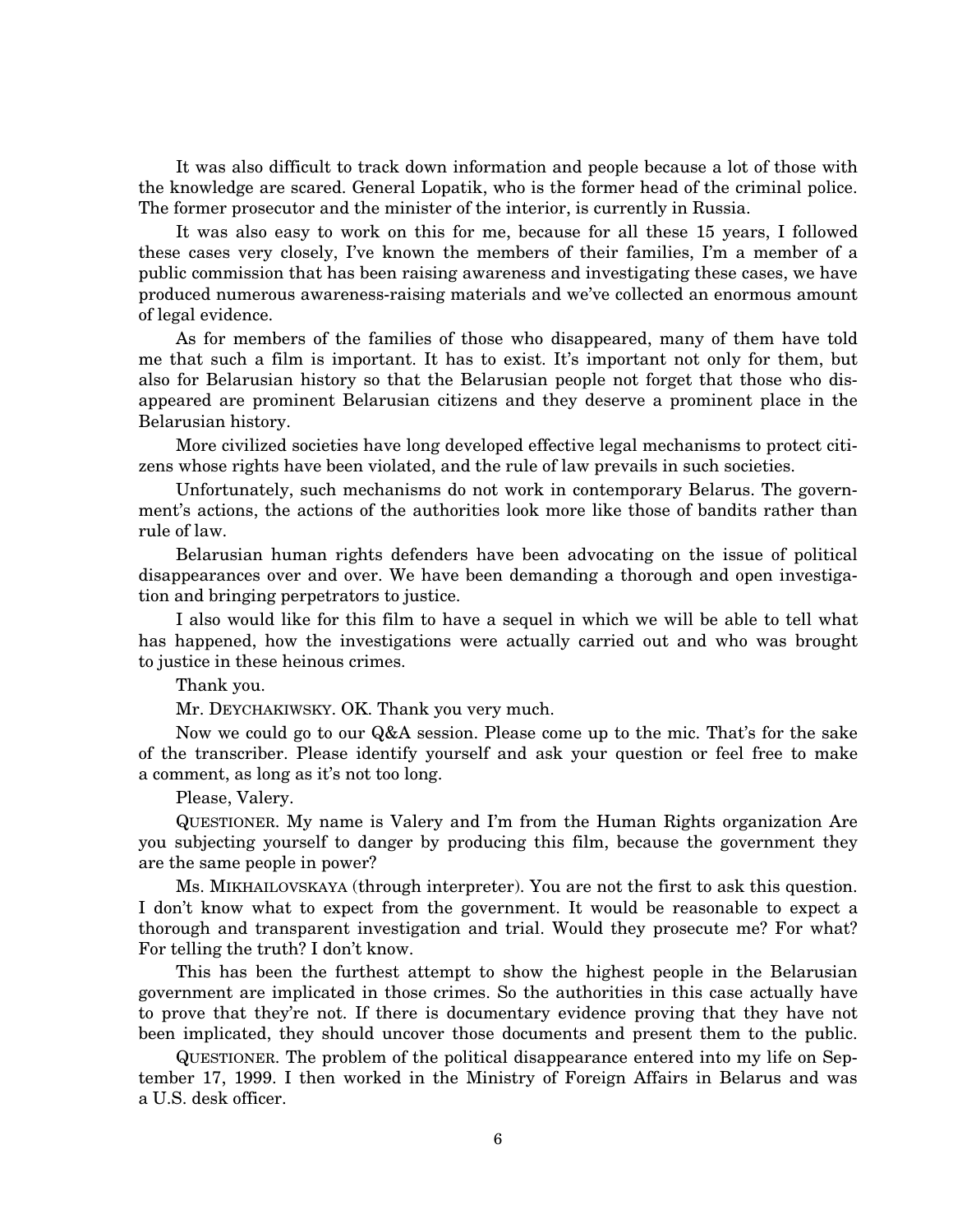I had a working meeting with a representative from the U.S. Embassy. And they were the first to tell me that the two active opposition figures disappeared on the eve.

That was a new stage in the history of Belarus.

In two years, after presidential elections of 2001, when Lukashenka, again, won in his elections, I went to the OSCE human dimension meeting in Warsaw. And for the first time, I saw Irina Krasovskaya and they were speaking about this problem. I was deeply impressed on a personal level with their passion, with the way they presented their case, and with the reaction of the audience. Everyone was deeply moved by what Irina Krasovskaya told about the disappearances.

In so such a way I became deeply involved and involved on a personal level in these cases.

There has been much to do. Many of the diplomats, the minister of foreign affairs the embassy of Belarus to the United States, people in Europe—they care about this. Not many people can do much about this.

However, 15 years later, what we see is that those in the outside, in the United States and in Europe, European Union, people start forgetting about those cases. And it seems that people's memories are fading. Some people are questioning why the relations with Belarus are so bad now. Like, what is the reason? They are young. Lukashenka is maybe misunderstood. He's a good guy.

People seem to forget very simple, very concrete fact that egregious crimes were committed by Lukashenka and his regime. Those were the most serious crimes.

But remarkably, in the time there were so many people capable of running the state, but now there are so few who can compete with Lukashenka, who can actually take a stand at the helm on the state.

Somehow, this competition is gone, and now Lukashenka is the only one, as many people think, who can do the job. Which is absurd. I mean, in 20 years, there's no one else coming. Because people disappeared, people have to leave the country, people stayed behind the bars.

To conclude my comment, I would like to ask a question. What, in your opinion, should United States and European Union do this? Because there were no answers in the cases. There was systemic approach to political opposition in Belarus and it will continue to stay the same way.

Thank you.

Ms. MIKHAILOVSKAYA. My hope is that this time is dedicated to meeting with people and brainstorming, coming up with suggestions what the United States could do to keep this issue on their agenda.

Unfortunately, the cyclical nature of the socio-political situation in Belarus that followed the presidential election cycle is very apparent, and right now, we're witnessing a warming up in the relations between Belarus and the West. Foreign Minister Makei is welcomed in all European countries. There was an interagency visit from the United States to Belarus. Unfortunately, political prisoners are becoming forgotten. Most of the presidential candidates who have been imprisoned after the last elections have come out of jail for—with the exception of one. And it looks like time heals and diplomats have very short memory.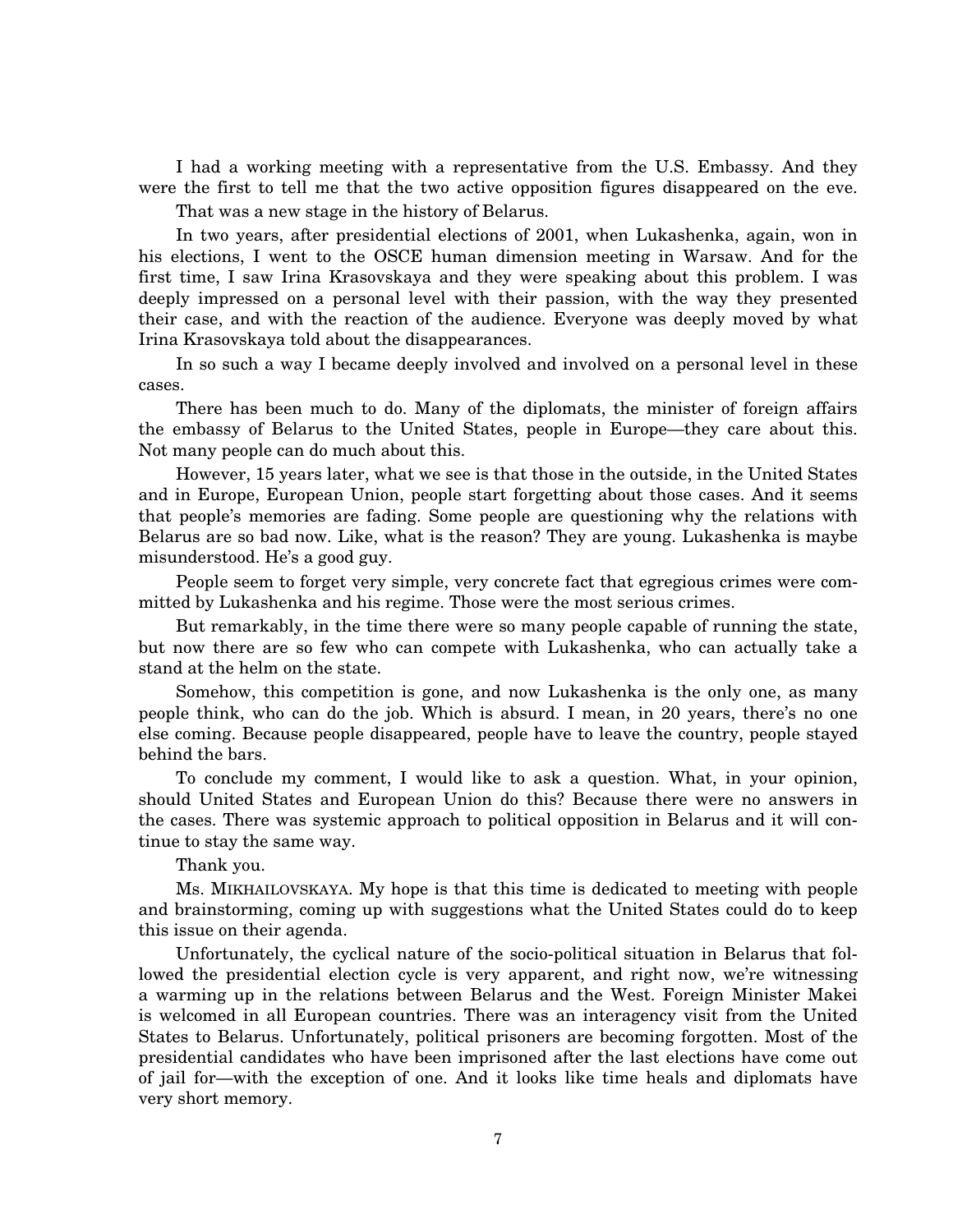This is one of our purposes as human rights defenders—to constantly remind and also to warn representatives of other countries so that they could then make use of all the mechanisms at their disposal and pressure governments like Belarus.

Ms. KRASOVSKAYA. United States was always very helpful in our cases of disappearances and also in supporting human rights in Belarus. So from beginning, United States was the first country which suggested help in investigation of disappearances. And those strong resolutions on Belarus and cases on disappearances released by OSCE and other international institutes were made with the support of US Belarus Democracy Act of 2004—is a greatest support for democratic community in Belarus.

Also, we have to thank US government for their strong statement on 15th anniversary of disappearances Gonchar and Krasovski.

But we have to remind US and EU countries—and this film is a good opportunity for that—that Belarus is still dictatorship, and there should not be cooperation with Lukashenka until we have political prisoners, including Nikalai Statkevich- candidate for Presidency—and unsolved cases of disappearances.

Mr. DEYCHAKIWSKY. I couldn't put it any better. Clearly, we do—I see my State Department colleagues and friends here. Obviously, we need to be careful in terms of our policies towards Belarus not to act prematurely, not to go overboard, to take a very calibrated, measured approach in how we deal with the Lukashenka regime.

We certainly—and that was one reason in my introduction I wanted to point out that one of the conditions for not lifting the sanctions found in the Belarus Democracy Act was. So we need to proceed carefully.

You mentioned the interagency visit. I thought that it was very good that it also included Tom Melia from DRL—Democracy, Human Rights and Labor—because that definitely sent a signal to the people they met with in Belarus that human rights and democracy is by no means off the table.

I'll leave it at that for now.

Thank you for your work, and thank you for the film.

QUESTIONER. I'll speak in English, and then if you want, I can reproduce it in Russian too. First of all, thank you so much for the enormous work, your dedication and the strength that you demonstrate to the whole world. It is impossible to overestimate the amount of work you've invested, the amount of emotions you've invested into this movie, into similar projects.

Second, I did have two questions to—for Raisa and also for Irina.

Raisa, you were asked about the fear and the potential for the government actions towards yourself and your colleagues, and you made a joke of it. But have you experienced political prisoners in Belarus? I can assure you all that the work that Raisa and her colleagues do can result in very serious consequences. So thank you for your bravery.

Second, Raisa, can you speak about the support on international level while preparing the movie. Was it difficult for you?

Second part of the question. Is it true that you're planning to organize a screening in Minsk? Again, those who have been in Minsk know that this is impossible—to organize and handle without arrest, without very serious consequences. Do you have any partners to rely on? What is your stance and position on that? Belarus does not recognize the decision of the U.N. Committee on Human Rights anymore. They have sent their official note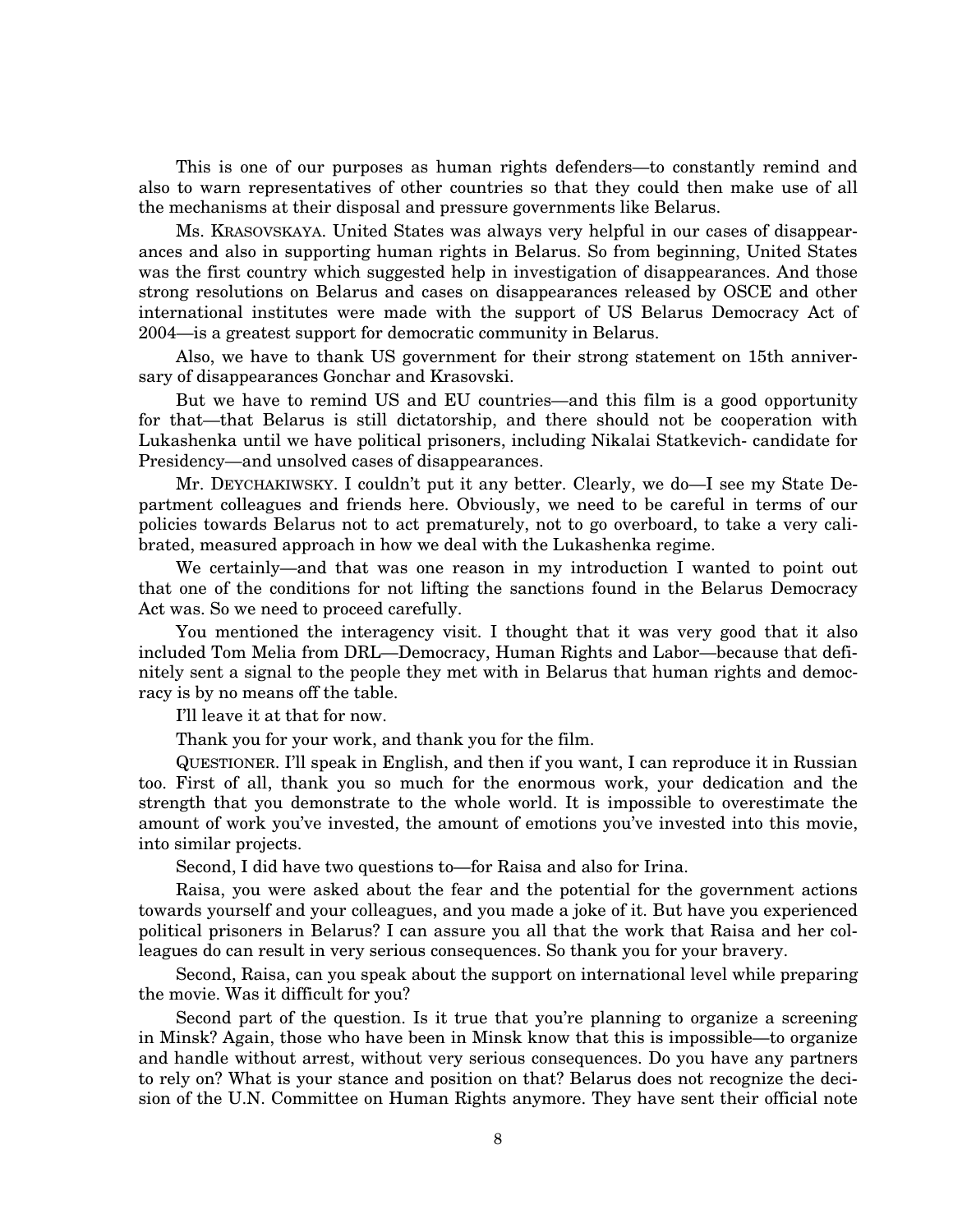to the U.N. committee stating that they do not recognize the decision, which is direct violation of the protocols that they signed and their responsibilities under the covenant of civil and political rights, which results in international instruments who seek justice for Belarusians.

To Irina, what do you think international community should be doing in this regard? Should this question be raised on international level in the light of the upcoming elections, in the light of the changes in international policy towards Belarus?

Thank you so much.

Ms. MIKHAILOVSKAYA (through translator). Thank you for your questions.

It took us two years from—about two years from when we had the idea for the film till now till presenting it to you.

I actually originally wanted to have this film released by May 7th, which is the anniversary of Yuri Zakharenka's disappearance. I have sought assistance from several foundations, and only the third foundation that I talked to responded favorably.

The application process took a while, and maybe I should've applied to 10 places simultaneously, but I was so sure that the subject was so important that I would hear back positively actually immediately from the first place that I went to.

I got a response from one place, but I just missed the deadline, essentially. Another funder that I went to said that, "We don't see the outcome. We just don't see it how it will be useful.''

Professionally, we haven't seen the results and outcomes for 15 years, either. So I'm very grateful to the German Marshall Fund that they believed in us and supported us in producing this film.

As to how to show this film in Belarus, I think I have an idea of how to do it. But I also want to first show this film in as many European capitals as possible, so as that the citizens of those countries that can act on the international level to pressure the Belarusian government are aware of these facts.

Even if we are not able to show it openly in Belarus, we will put it online in open access. And Internet penetration in Belarus is pretty high right now, so I'm pretty sure that people will be able to see it online at some point.

Ms. KRASOVSKAYA. As you know there is no justice in Belarus on cases of enforced disappearances. In additional to UN Human Rights Committee we also can use the procedure of Universal Jurisdiction. We are working on this in order to prepare the cases against perpetrators; even we cannot use it now. But you never know what will happen in future.

For those 77 cases won by people against Belarus we have to put more pressure on UN Followed up Committee of Human Rights Committee. It is their jurisdiction to punish countries which did not fulfill their decisions. As I was informed there were created organization which united people from this list of 77 cases. Maybe voice of organization will be heard better then voices of individuals.

QUESTIONER. Thank you.

Ms. KRASOVSKAYA. Thank you.

QUESTIONER. OK, great. My name's Matthew Gunman. I'm a returning Peace Corps volunteer from Ukraine. And first of all, I wanted to start out by saying I really admire what you have done here. I actually was listening to a podcast yesterday on NPR about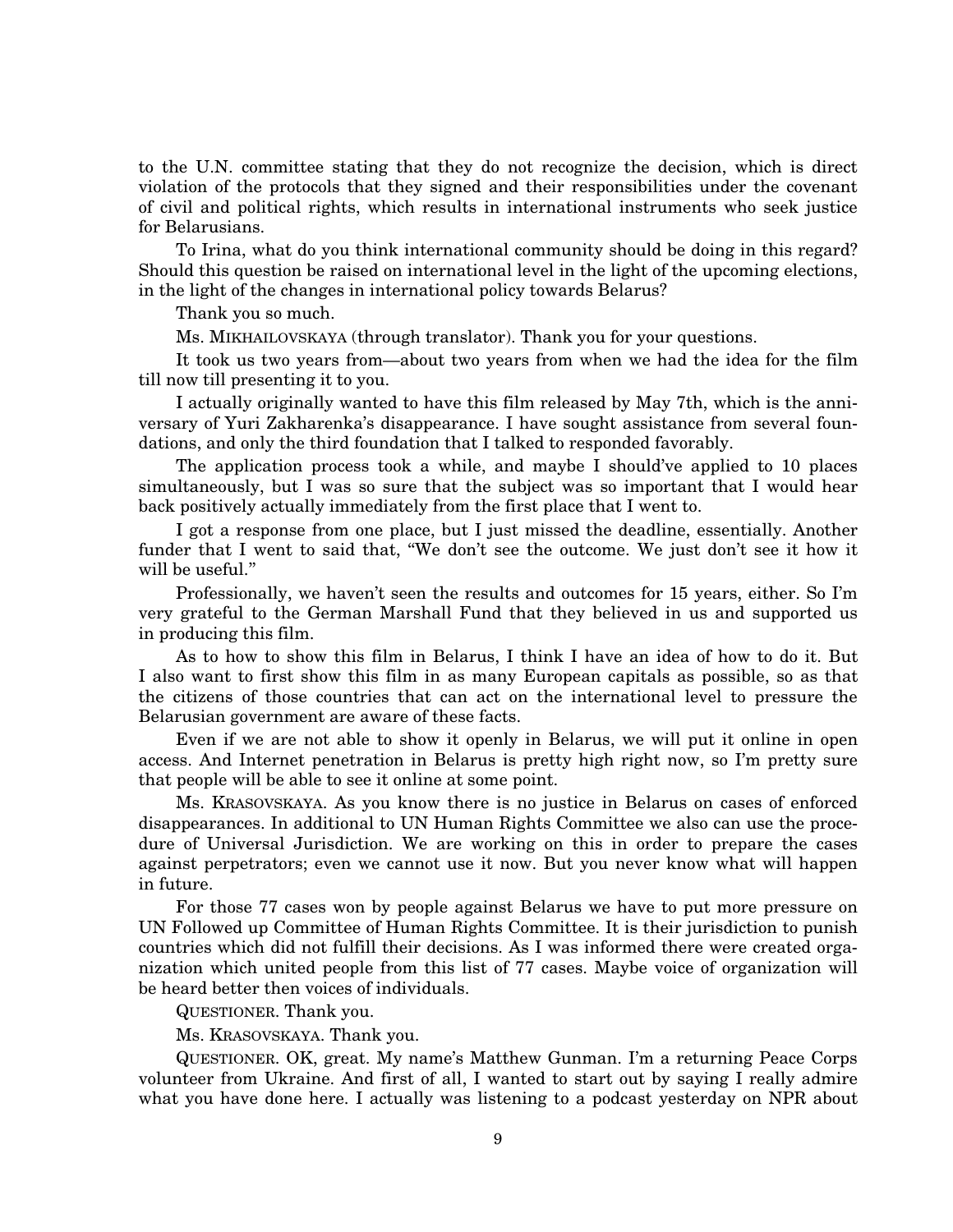bravery and people standing up for what they believe in when everyone else is being silent. That's the perfect example of that. So I commend you. Second of all, today President Obama announced that there would be renewed relations with Cuba for the first time in 50 years, another dictator state, like Belarus.

My question is if President Obama were to continue warmer relations with Belarus, Irina and Raisa, you've already suggested that this would be bad because it suggests, ''Well, abuse of human rights is OK. We will still work with you.''

My question is could warming relations with Belarus actually have a positive outcome in some ways?

Ms. MIKHAILOVSKAYA (through interpreter). While the positive effects are possible, but I would see them more on the humanitarian side: working on social issues, medicine, medical issues and improving medical assistance, helping promote rights of people with disabilities—that sort of stuff such as local governance.

So promoting democracy through those elements, but without, kind of, establishing this brotherly, friendly relationship with Lukashenka that he may take as an opportunity for him to guarantee preferential treatment in terms of international economy and otherwise strengthen his own regime.

If this warming relationship were to happen, I would rather see it on the humanitarian issues.

Ms. KRASOVSKAYA. I think that today warming up relationship between Belarus and the United States on political level not possible, because there is no trust between the countries today and the issues on which sanctions were imposed still on the same level. To renew the relationships with US Belarus has to—first—release all political prisoners, which is easy to do. The second—cases of disappearances have to be investigated, which authority is not going to do now because high ranking official are involved in this crime. The third condition is free and fair election—which also did not improve recently. So relationships between US and Belarus could be successful on students programs, visa issues, cultural projects but not on political level cooperation.

Hope that United States will not try to warm up relations with Belarus without insisting on fulfilling those conditions.

Also, I personally met with President Bush three times. And he knew where Belarus is. I'm not sure about President Obama and his view on Belarus; I have never heard that he met human rights activists from Belarus.

QUESTIONER. For the people of Belarus, do you feel that—studying the revolutions that took place in Eastern Europe from '89 to '91. Do you feel that there are some similarities that you could draw on from Ceausescu or Milosevic?

Lukashenka's crimes aren't as extensive as theirs. So I see similarities there. And I'm just wondering if you've had any cooperation people in Romania or Czech Republic.

QUESTIONER. Here in Washington, D.C., we advocate for the freedom and democracy in Belarus and put additional pressure on Lukashenko.

They have been very active for a number of years. And have been part of all of these efforts for many years already.

It's hard to say if dictators in the other countries. It can be helpful in doing this, but the situation in all the other countries is unique. And what you have in Belarus is unique as well.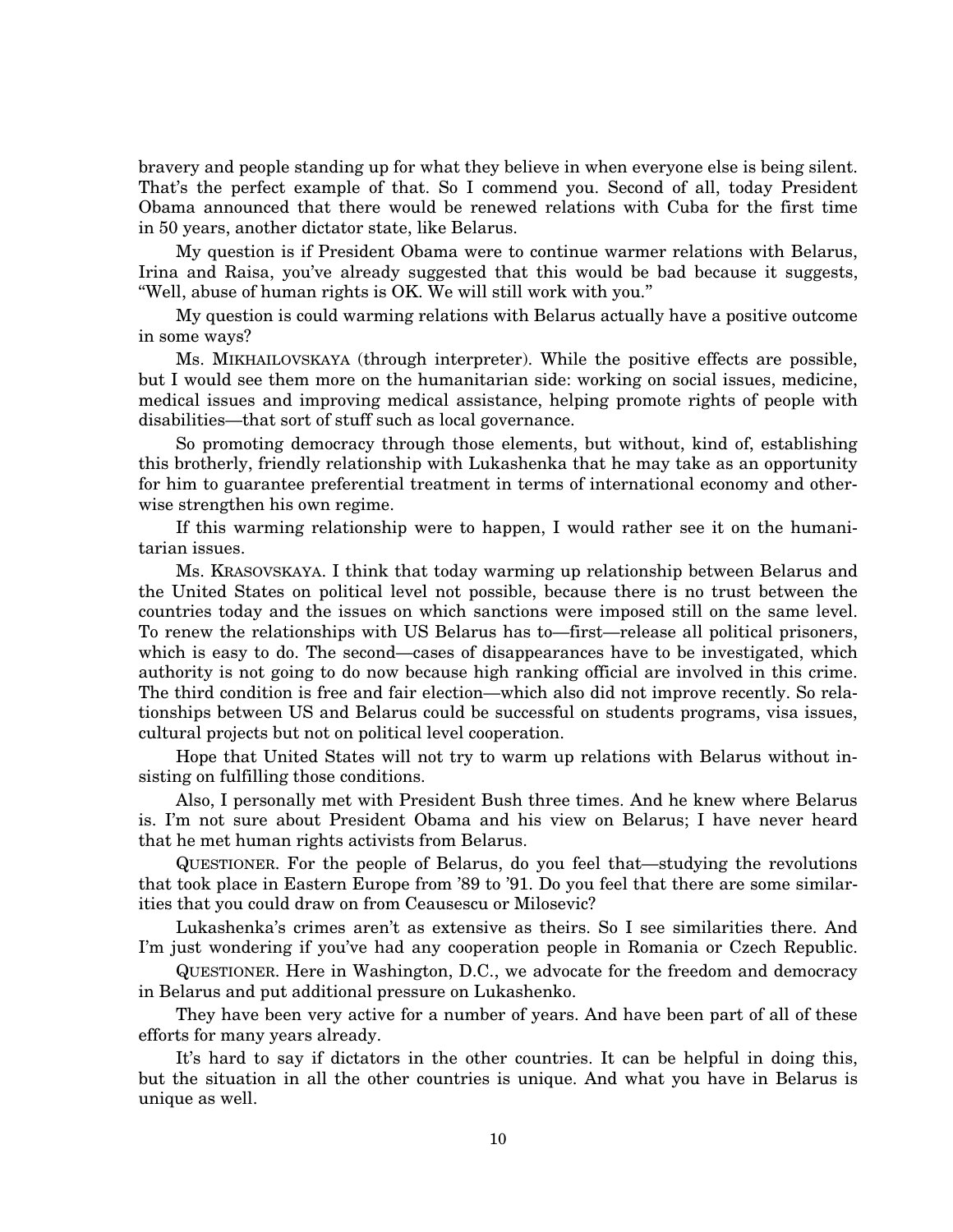Efforts of the government and the government may expend the effort to remain in power. I mean, Lukashenka himself and his bosses.

Cooperation here in Washington and Lukashenka and with the support of Russia he's really strong.

There are limitations on what the Western governments can do. They have to follow the rules of international law.

Mr. DEYCHAKIWSKY. Do you want to follow up? Please come to the mike for the sake of the transcriber.

QUESTIONER. A follow-up to that, as I understand, from the Western powers in Belarus that there would be somewhat a strong international legal and military (ph) way to deal with them. It seems to be that, when you compare to North Korea, that's a pretty that's a pretty serious accusation. It seems to me like you've got a serious effort.

QUESTIONER. Well it takes the decision of the Security Council of the United Nations to send a person like Lukashenka to the International Criminal Court. And with Russia being a permanent member of the United Nations Security Council, it is not feasible. It's not realistic at the moment.

These days when—this Ukrainian war, it has overshadowed every concern in those. Lukashenka suddenly became not so bad, and on the continent, he suddenly became a little bit better than Putin, for example. And this urge to reinstall relations with him.

It is very concerning the lessons from previous years are being overlooked at this point in time.

Mr. DEYCHAKIWSKY. OK, thanks.

I think that concern is legitimate. But, based on what I see, I don't see that that urge necessarily is that strong. And I think this film reminds us why the urge shouldn't be that strong.

I think we need to wrap it up here.

I want to thank again Freedom House and GMF.

I want to thank both Raisa and Irina, Raisa for a truly powerful, detailed, outstanding film, and both of you for your noble work.

Thank you all for coming.

 $\bigcap$